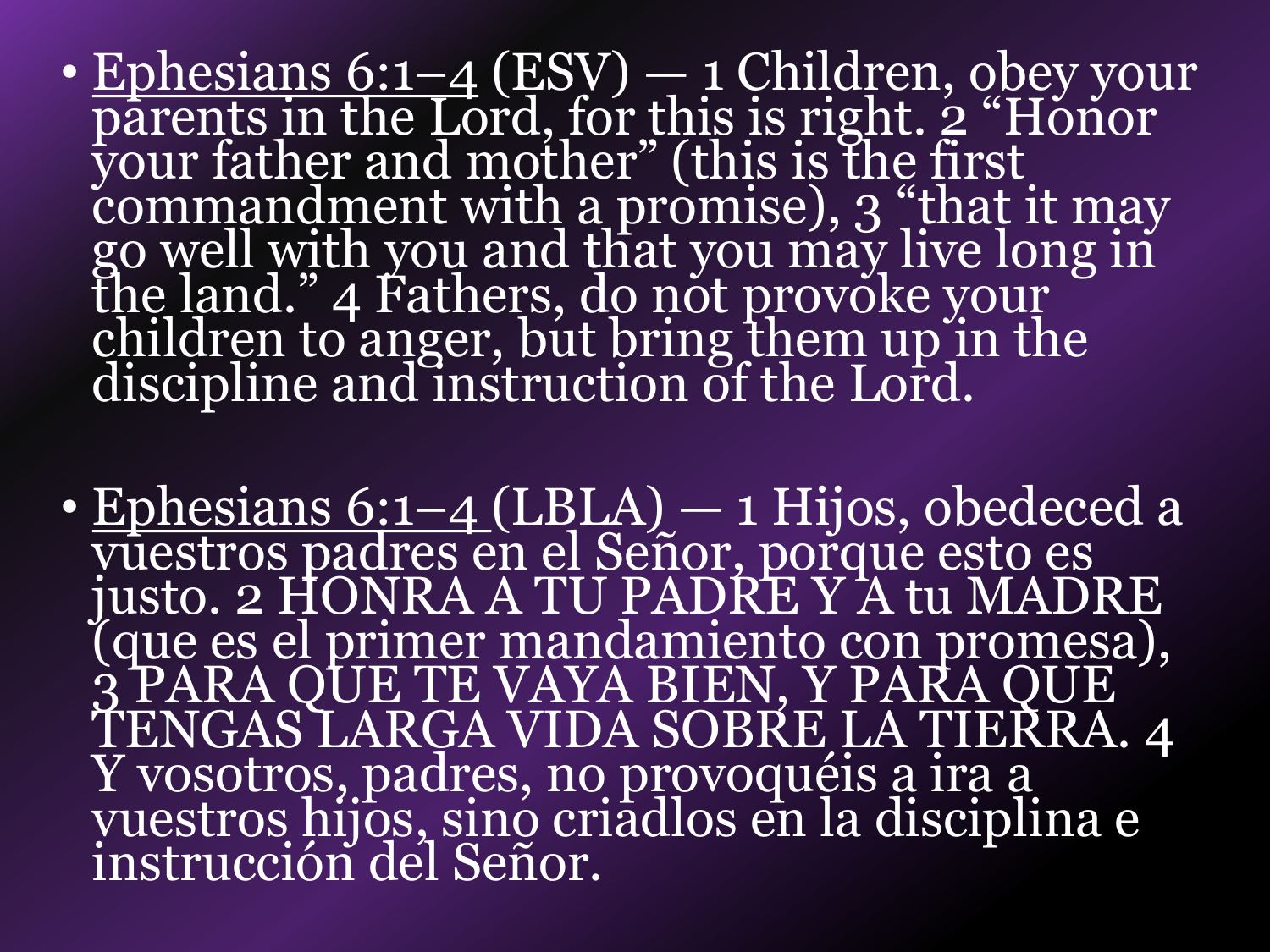

# Erma Bombeck

• All my life he said, "What are you doing? What time are you going to be home? Do you have gas in the car? Who's going to be there? No, you can't go." Not Mom, she just loved me. But Daddy, he just didn't seem to know how to show love – unless, is it possible, that he was showing it all along, and I just didn't recognize it?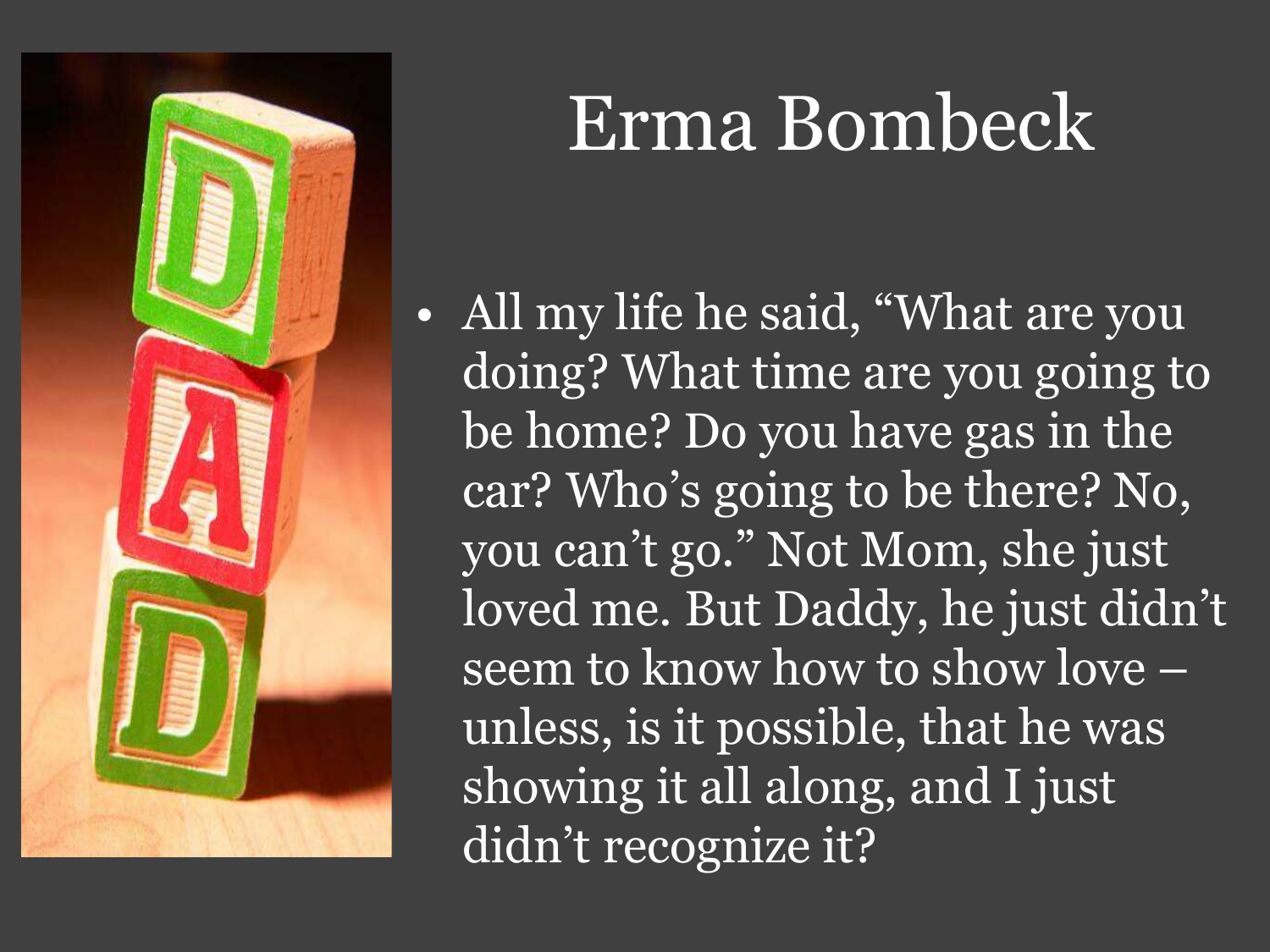## MASS SHOOTINGS BY YOUNG MEN

UVALDE, Texas (KXAN) — Law enforcement is working to learn more about the 18-yearold gunman who entered Robb Elementary School in Uvalde and killed 19 children and two adults.

The shooter, Salvador Ramos from Uvalde, shot and injured his grandmother before going to the elementary school Tuesday. An address listed for Ramos in online records showed he lived less than half a mile from the school.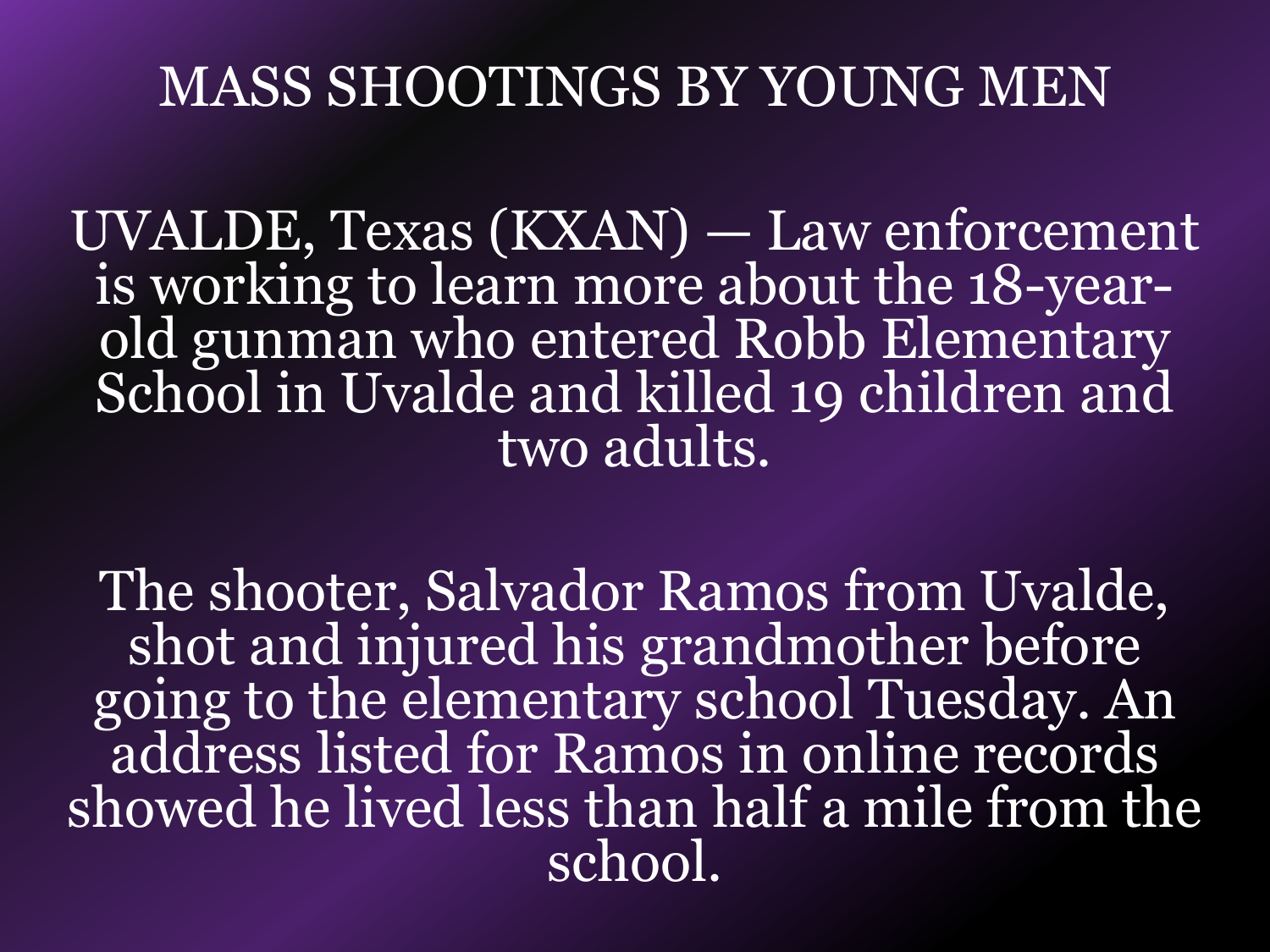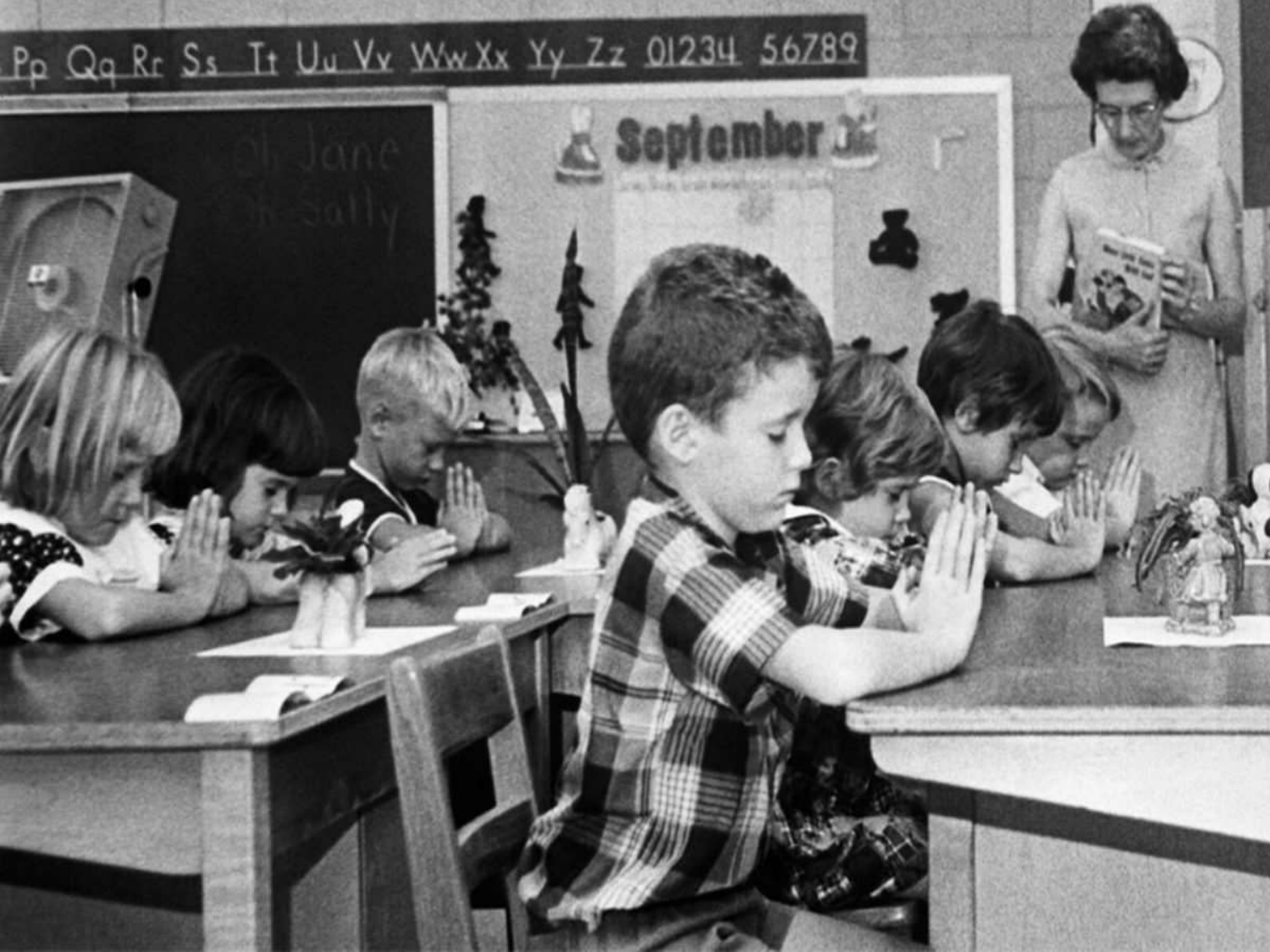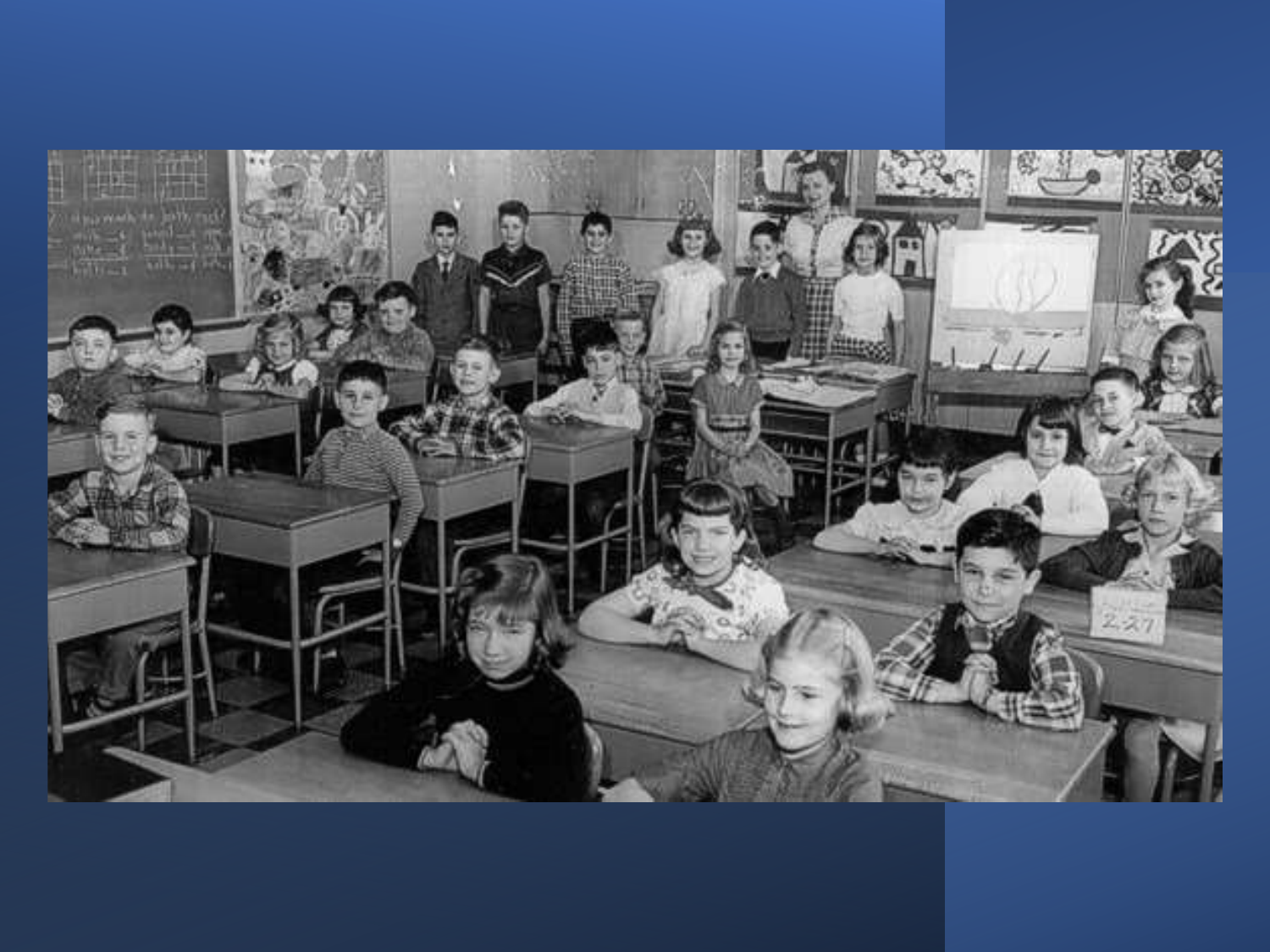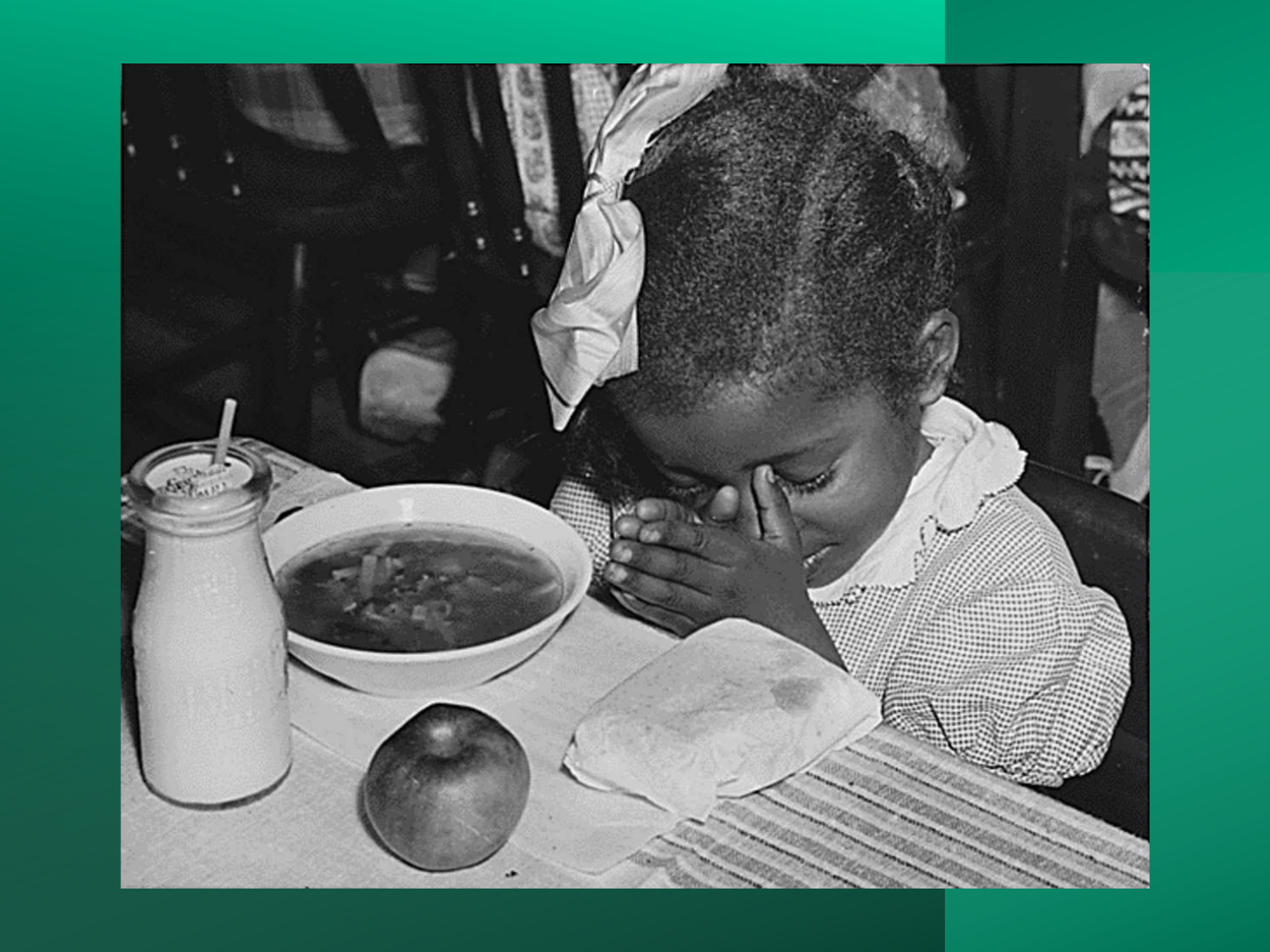### **[Alabama Students Stand Up To Atheist Org,](https://activistmommy.com/alabama-students-stand-up-to-atheist-org-recite-the-lords-prayer-before-football-game/?fbclid=IwAR1Wxt91EWoNyfJCZ7osWEuR9q1ghZql8YayhPpXdmw0aZH8Q9TEaYcLVGU) Recite The Lord's Prayer ...**

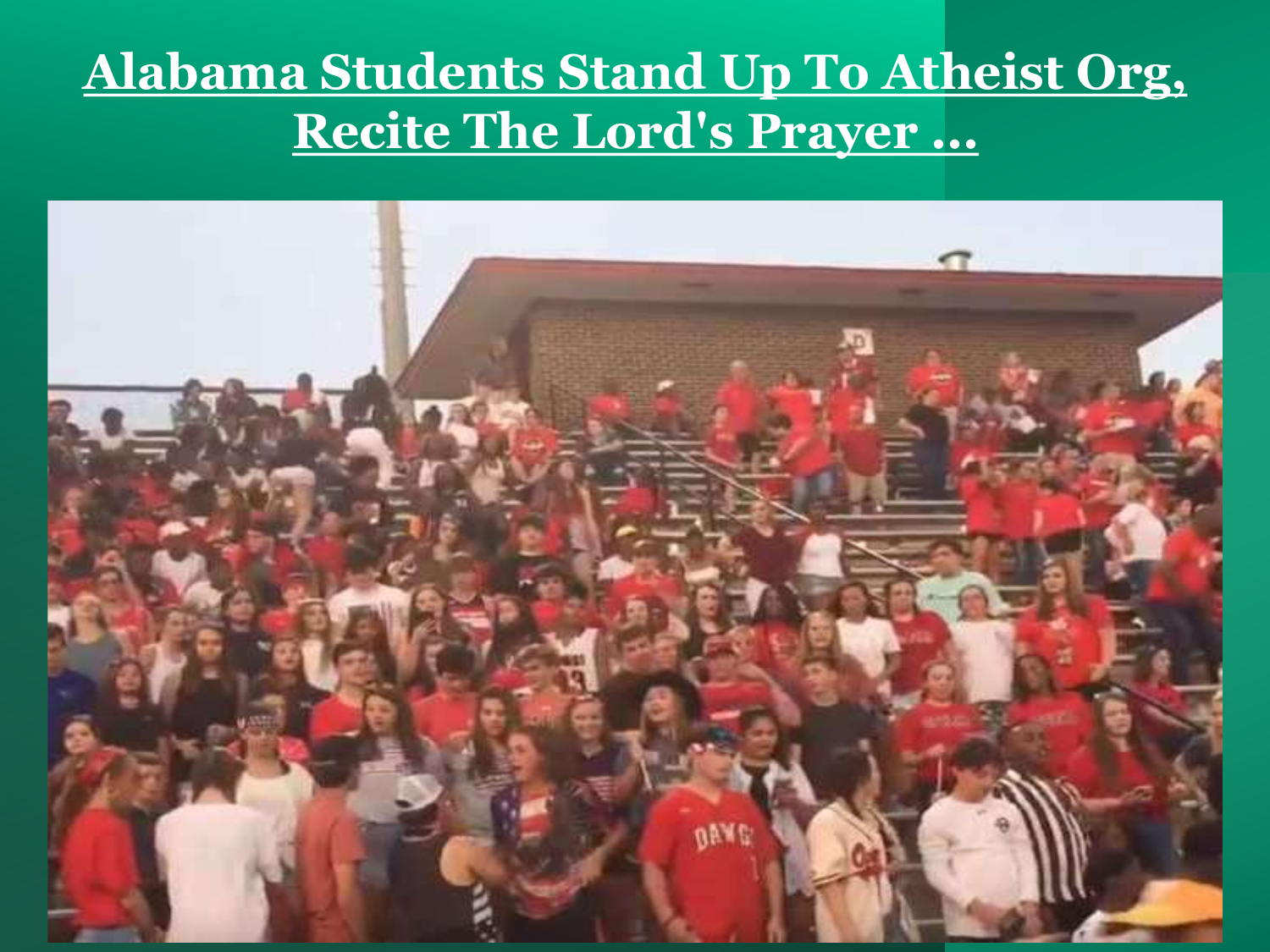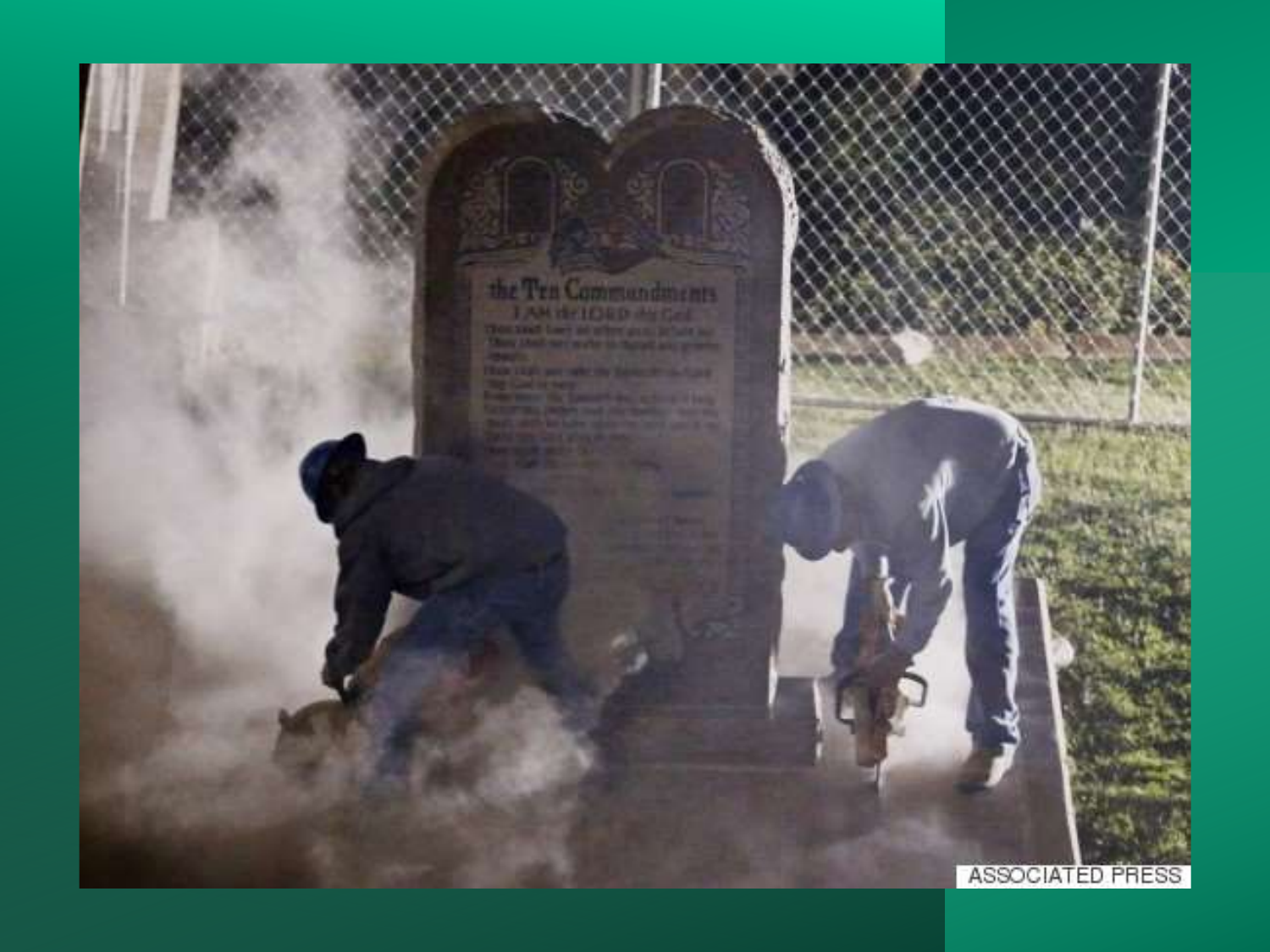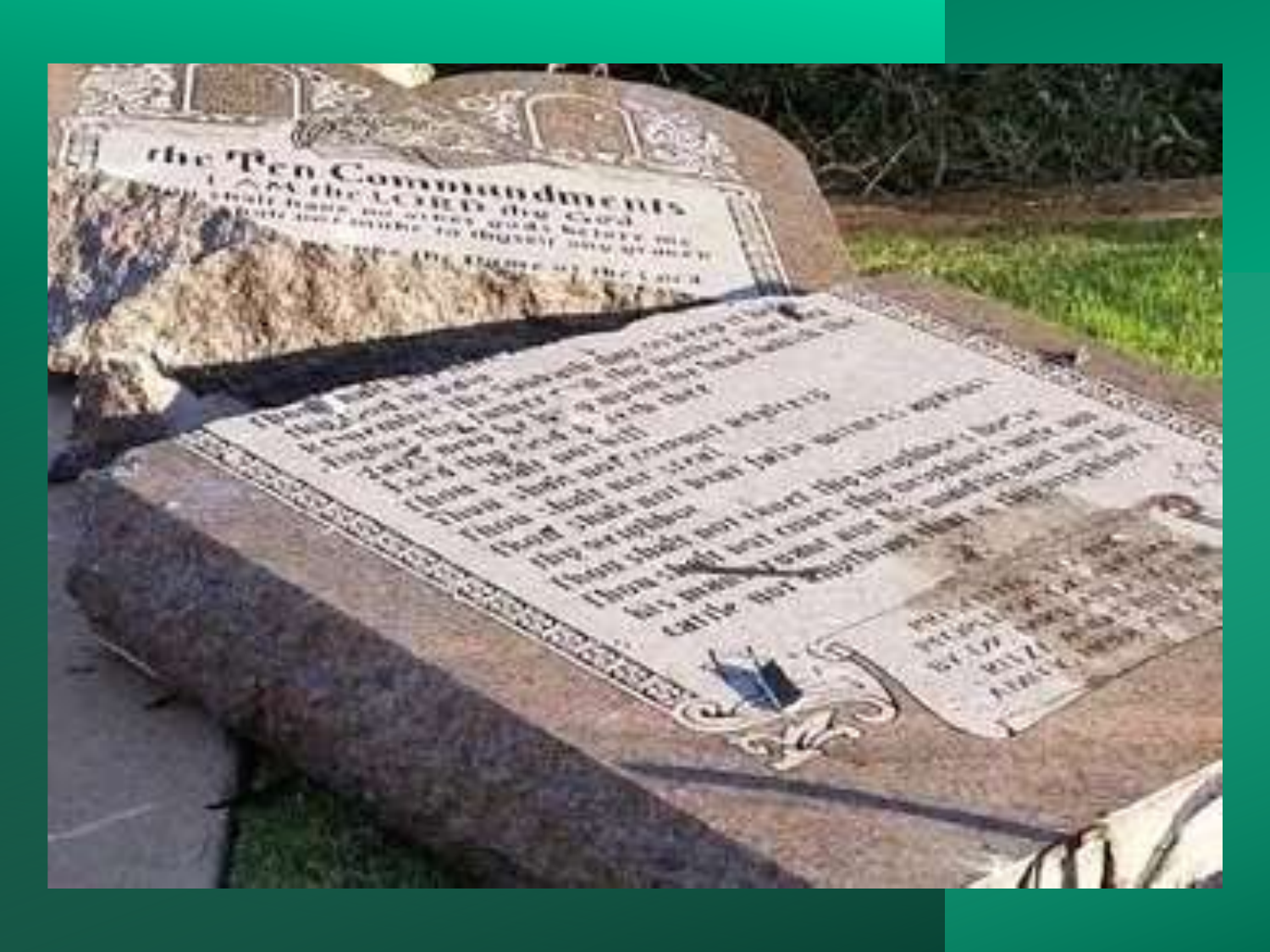• **Hosea 4:6–8 (ESV) — 6** My people are destroyed for lack of knowledge; because you have rejected knowledge, I reject you from being a priest to me. And since you have forgotten the law of your God, I also will forget your children. **7** The more they increased, the more they sinned against me; I will change their glory into shame. **8** They feed on the sin of my people; they are greedy for their iniquity.

• **Hosea 4:6–8 (LBLA) — 6** Mi pueblo es destruido por falta de conocimiento. Por cuanto tú has rechazado el conocimiento, yo también te rechazaré para que no seas mi sacerdote; como has olvidado la ley de tu Dios, yo también me olvidaré de tus hijos. **7** Cuanto más se multiplicaron, más pecaron contra mí; cambiaré, pues, su gloria en afrenta. **8** Del pecado de mi pueblo se alimentan, y hacia su iniquidad dirigen sus deseos.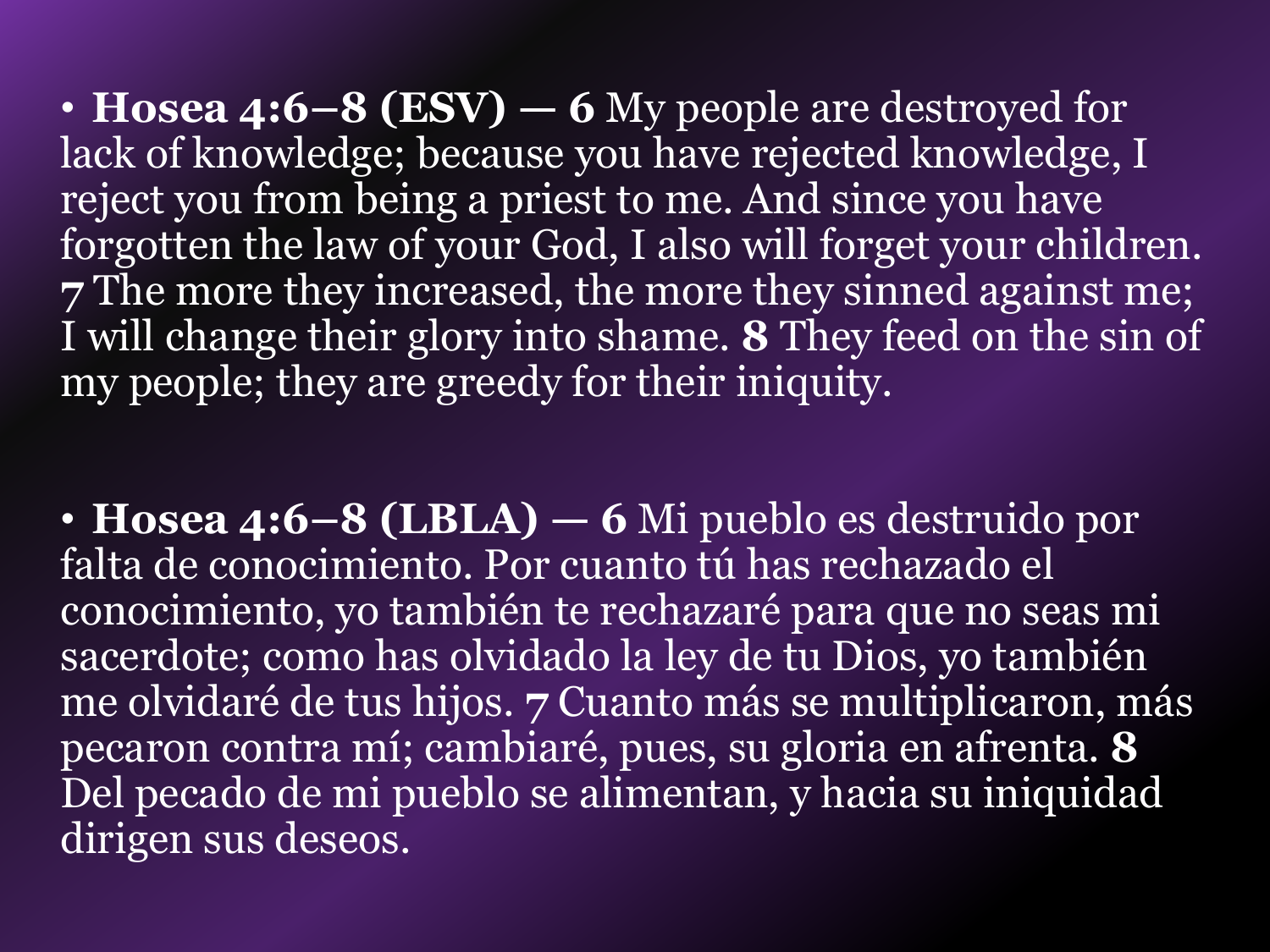#### **FATHERS: THE FAMILY COMPONENT MISSING FROM MASS SHOOTERS' LIVES**

• **"Why is our culture suddenly producing so many young men who want to murder innocent people?" asked Sen. Mike Lee, of Utah. "Could things like fatherlessness, the breakdown of families, isolation from civil society, or the glorification of violence be contributing factors?"**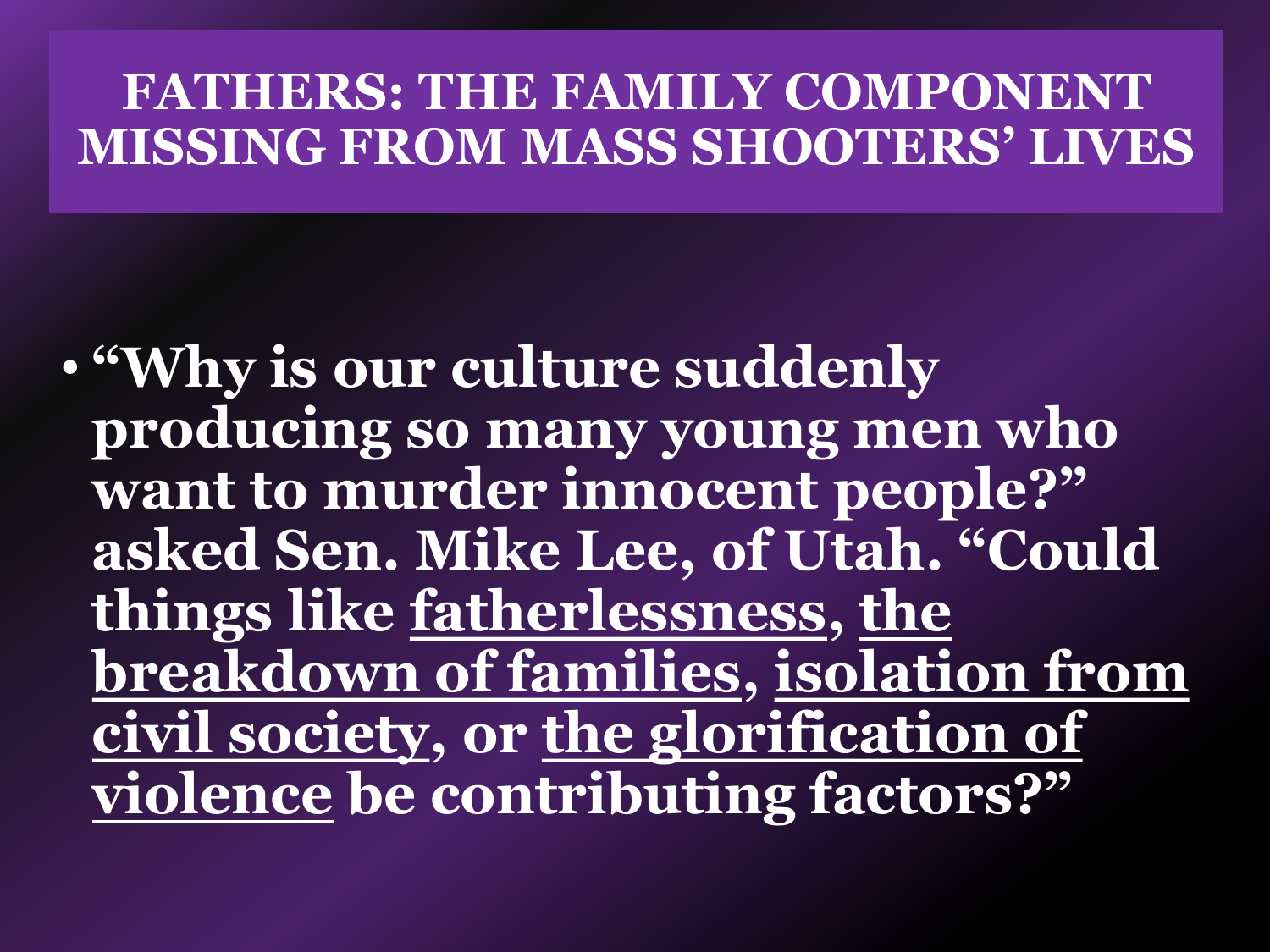

• Lynne Marie Kohm, professor of family law at Regent University School of Law, on "Washington Watch", said **"They absolutely are contributing factors,."**

• **"The state of the family makes a huge difference."**  After extensive research on juvenile violence, Kohm has compiled a list of five **"common denominators for all of these boys" who turn violent:**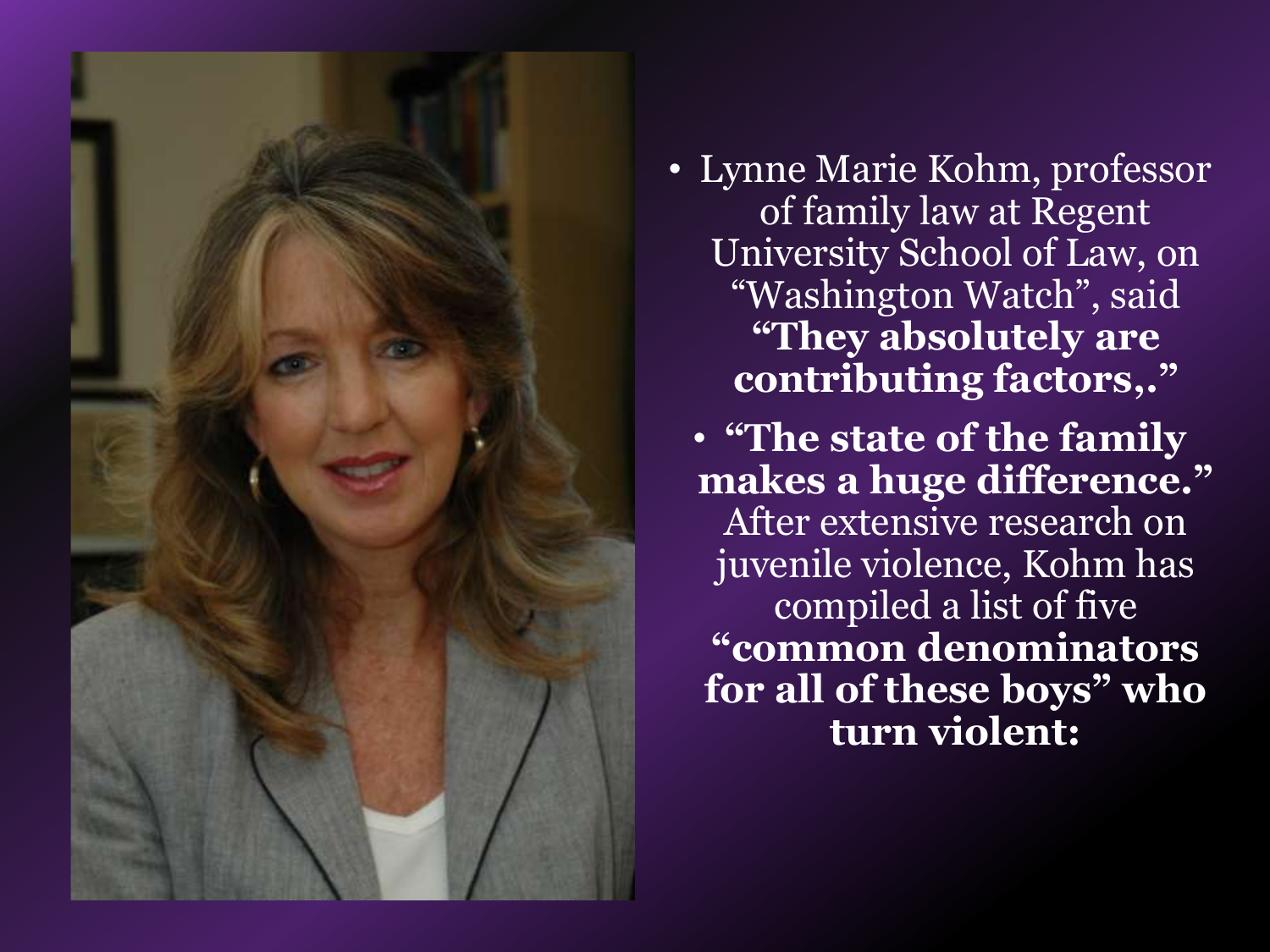

- **1. "Very little parental involvement."**
- **2. "Some kind of stress on the child."**
- **3. "A whole lot of time alone."**
- **4. "Loss of a sense of truth and morality**."
- **5. "Incredible lack of remorse."**

*7 You shall teach them diligently to your children, and shall talk of them when you sit in your house, and when you walk by the way, and when you lie down, and when you rise. 8 You shall bind them as a sign on your hand, and they shall be as frontlets between your eyes. 9 You shall write them on the doorposts of your house and on your gates."*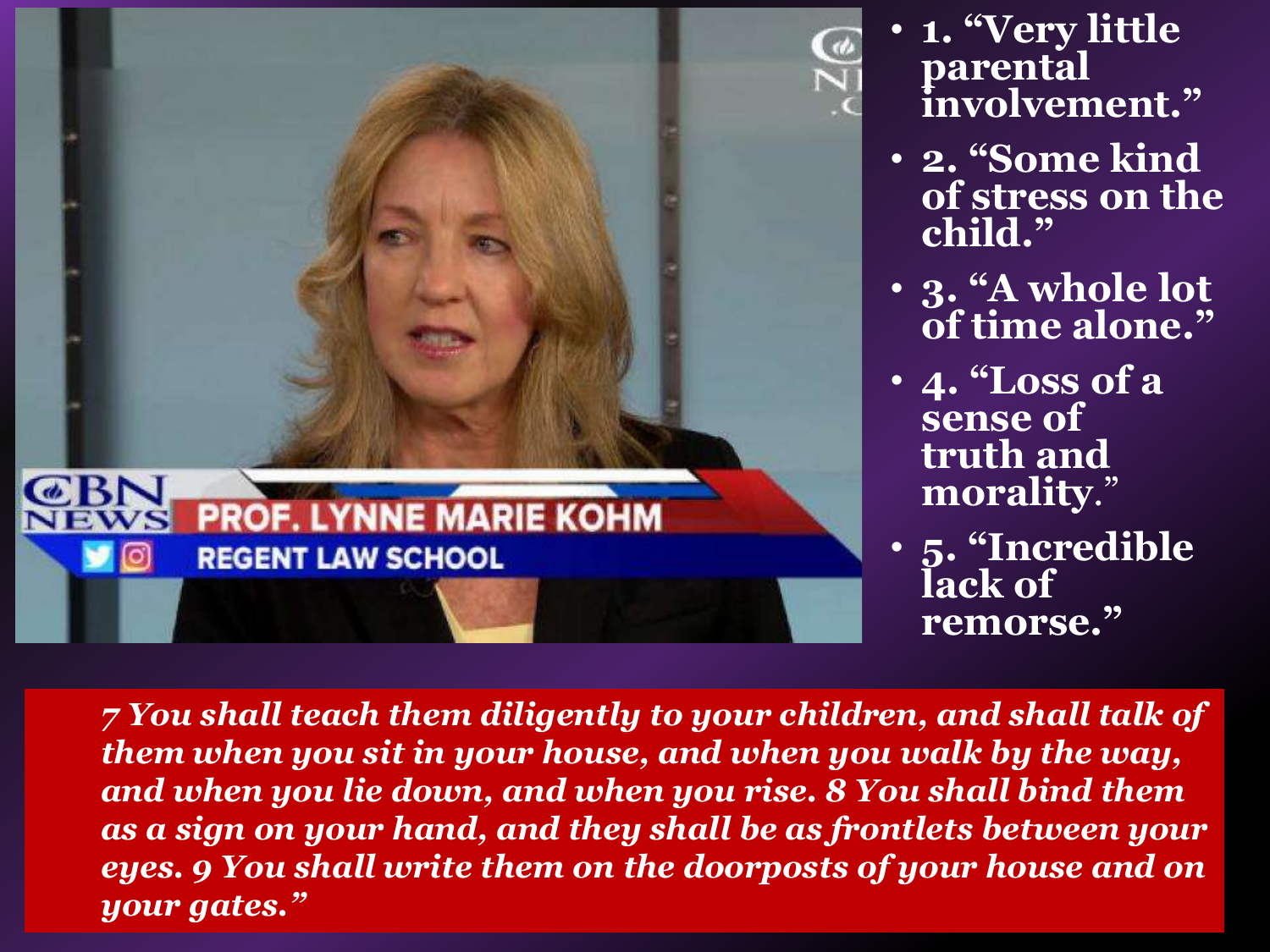## **THE PATHWAY TO VIOLENCE APPEARS TO BEGIN WITH ABSENT FATHERS**.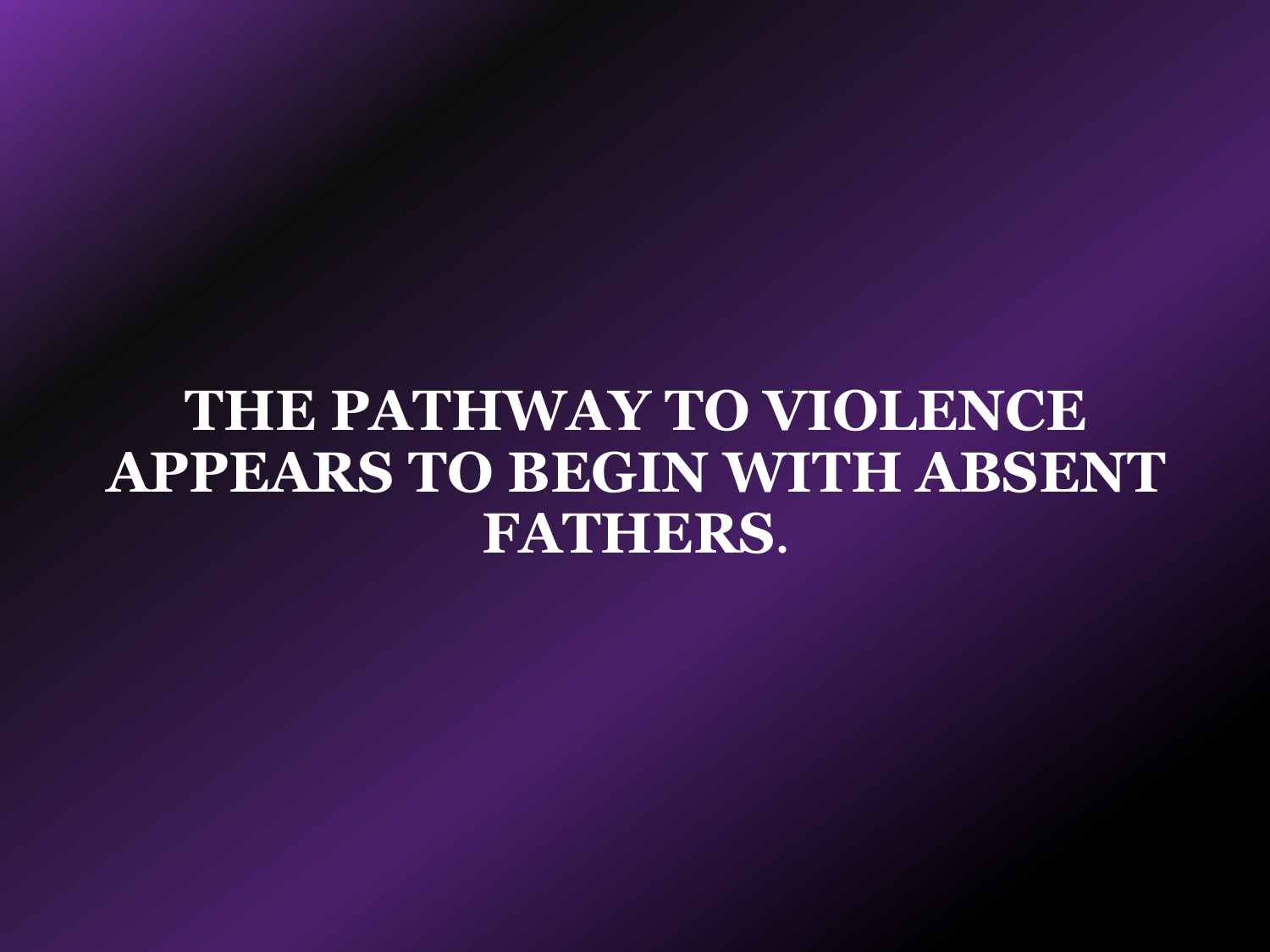

• "Our children are growing up in wrath because the fathers are not engaged with them," lamented Family Research Council President and host of "Washington Watch" Tony Perkins, invoking Ephesians 6:4. The fathers aren't *"present in their lives, helping them through this transition into adulthood."*